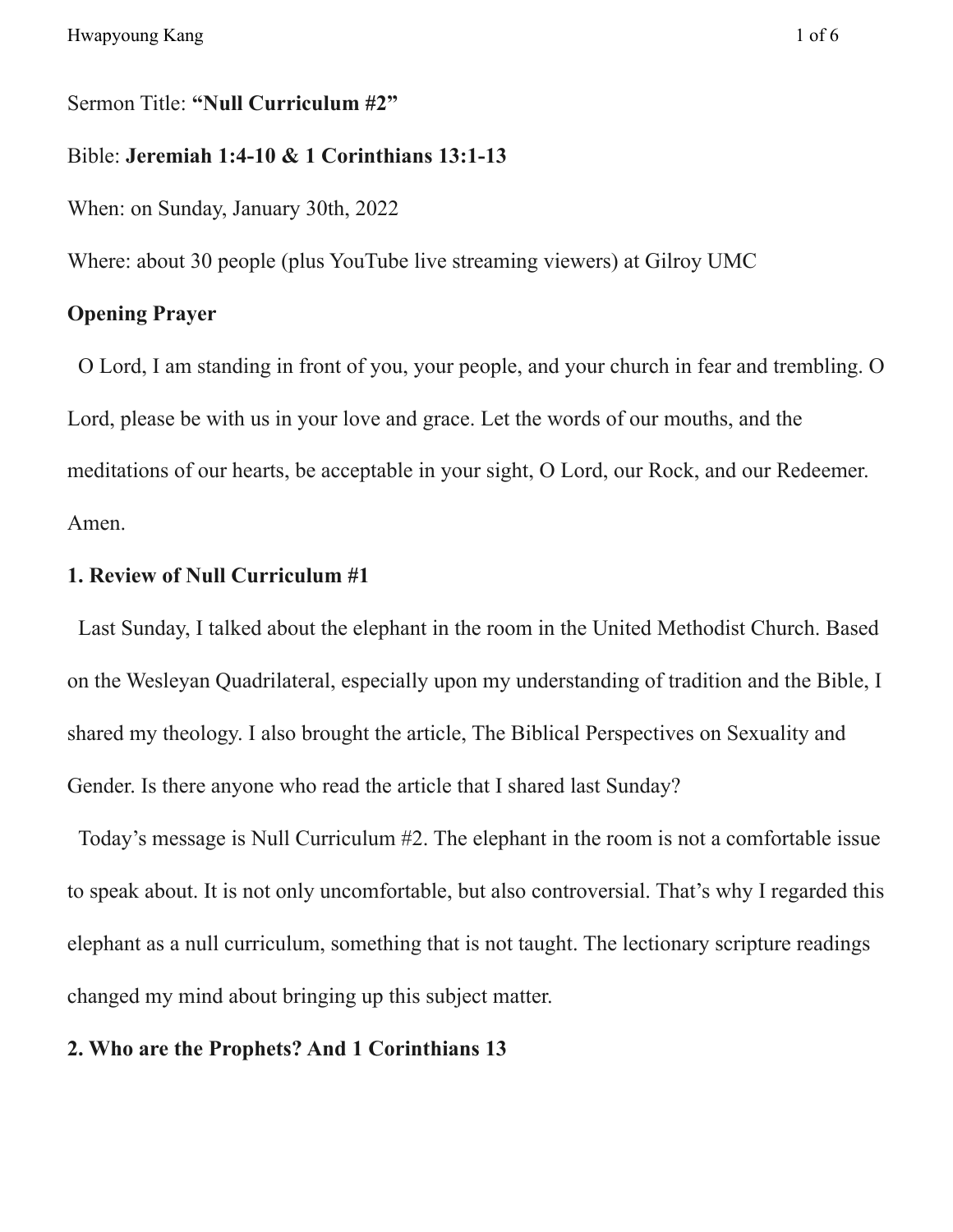Let us look at the Scripture readings today, according to the lectionary. In the Old Testament, who are the prophets? The prophets are not fortune tellers. They are not talking about the future. They are speaking up on behalf of God. So, what they are saying is not about the future, but about God's grace, mercy, love, and justice. But when we speak up about God's grace, mercy, love, and justice, I hope for us to remember 1 Corinthians 13. It begins with "If I speak in the tongues of mortals and of angels, but do not have love, I am a noisy gong or a clanging cymbal. And if I have prophetic powers, and understand all mysteries and all knowledge, and I have all faith, so as to remove mountains, but do not have love, I am nothing." Because the Holy Spirit is with us, and in us, we speak up for God's grace, mercy, love, and justice, for God's kingdom. But how can we speak up with love?

# **3. Wesleyan Quadrilateral: Experience 1**

Using the Wesleyan Quadrilateral, based on my experience, I would like to share my theology. Please feel that you can judge me. But please embrace me with your love. Do you have any phobias? Have you ever faced your phobia? Before I came to America, I thought that I was a nice person who automatically loved all people, because Jesus Christ loves all, and I am one of Jesus' followers. But it was not true.

Before I came to America, I had not met any African and African-American people before. When I was in college, I had a time of volunteering at the Goodwill rescue mission in Newark in New Jersey. I met Flip, my African American bro. We shook hands every day, every moment that we encountered each other. When I was in the seminary, there were some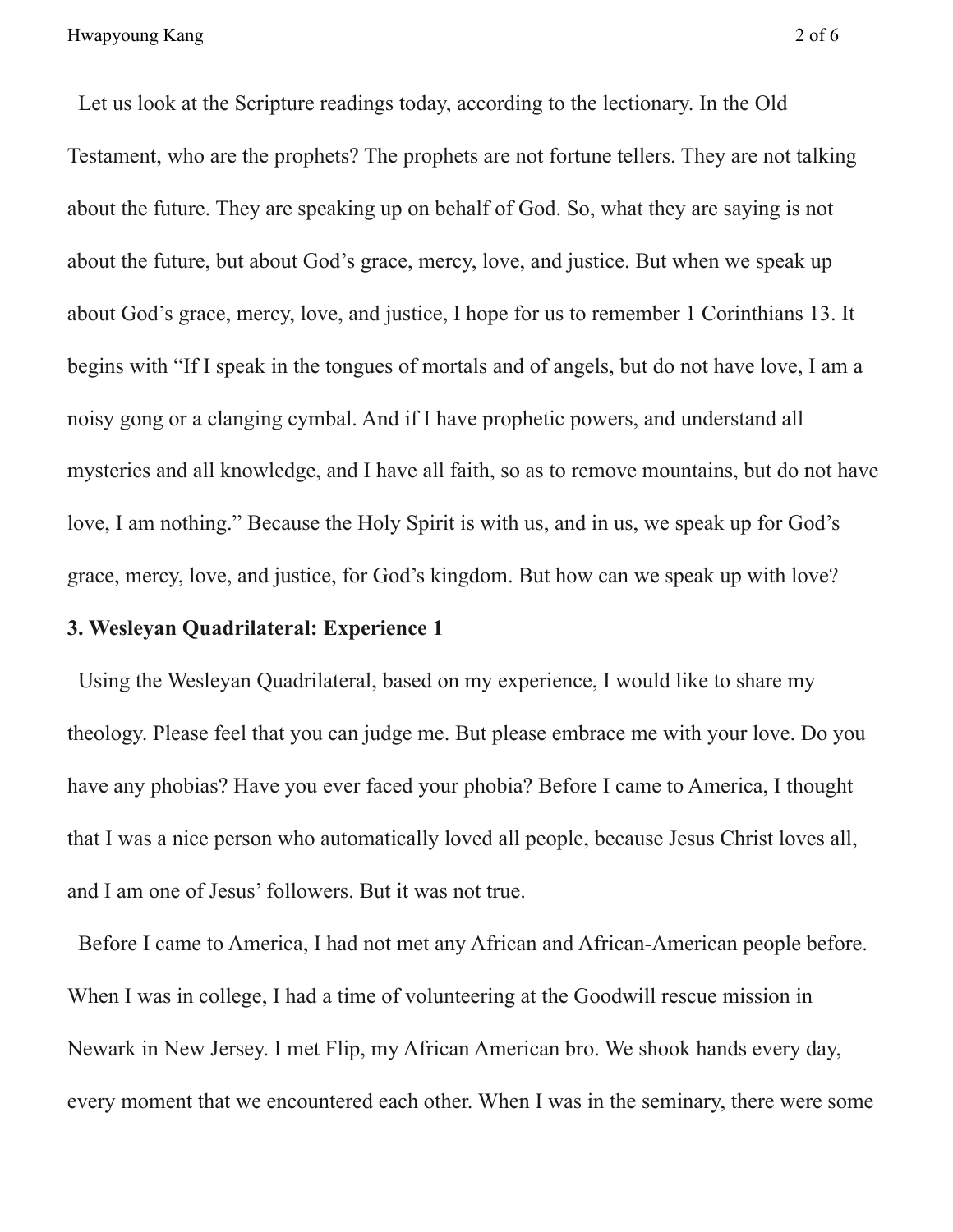African and African American students. We studied together as a small group. One of them, my wife's spirit sister, Veronica, (she loves Mihyun better than me) came to my graduation to celebrate our achievement. So, I thought that I did not have any phobias about Black people.

However, in some situations, I felt uncomfortable around Black people. I felt myself reacting in ways I did not intend to or want to, almost like a phobia. Mihyun and I went to see a movie in San Francisco. After watching the movie, we needed to get to the parking lot. We were waiting for the elevator. And there was a Black couple waiting too. Then, the door of the elevator opened. And my body did not work well. There was a hesitation. I also felt another hesitation from the Black couple. After a very little hesitation, a Korean couple and a Black couple got into the elevator. The Black couple broke the ice. Even during such a short time, we talked about the movies that we saw, and there was a warm atmosphere afterwards. But this experience made me think about the discomfort in me. What is that? I judge myself. And I try to embrace myself in God's love and mercy. Where is God? How is God? Does God punish me? Does God blame me? Does God embrace me? Does God cry with me?

### **4. Wesleyan Quadrilateral: Experience 2**

I have not met any LGBTQ+ people in Korea, because it is just such a taboo in Korea. When I studied theology in the seminary in the United States, I met LGBTQ+ persons. As a small group, we worked on a presentation. We had meals together, and we worshiped together. In the last year of the seminary, I needed to take an immersion class, kind of a field education class. It was taught by Rev. Dr. Yvette A. Flunder. She is a bishop of the United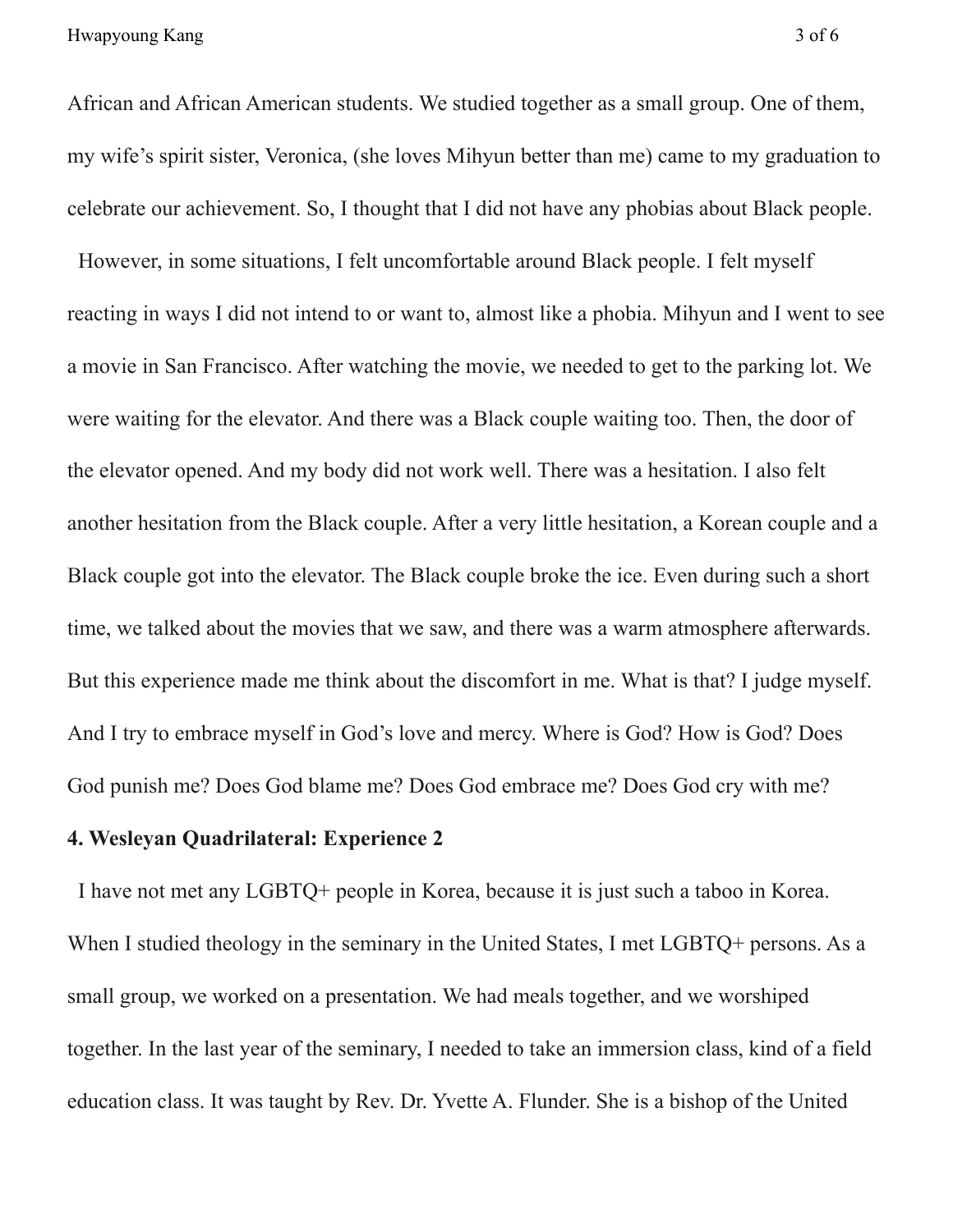Church of Christ, and a founder of the City of Refuge. She is a LGBTQ+ person herself. During the classes, she shared her testimony. When she realized that she had developed cancer, she thought that "Because I am a lesbian, God has punished me with cancer." When I heard that, I shouted out in my mind, "NO! NO! God is not like that!" She shared an internal struggle in herself.

Because this class required some field education, I needed to visit the City of Refuge, which is a shelter for LGBTQ+ persons. When the time came, I was afraid. I had known lesbian and gay people at the seminary, but I had never met people who were BTQ+ (bisexual, transgender, queer, plus others) at that time. So, I was just so afraid. My head said to me, "They are just people." But my emotions and my body did not cooperate. I could not control my fear of the unknown. I was the only student from outside of the United States. There was no classmate to share my fear. As the professor was a gay person, I wondered if it was okay to share my homophobia, because I did not want to offend anyone. And I decided to face my phobia and to be honest about where I was. After the class, before visiting the City of Refuge, I talked with Rev. Dr. Flunder: "I came from Korea, and I have never been to any places for LGBTQ+ persons, and I am so sorry, but I am afraid." Unlike how I had worried she would react, she answered me, "Please stand by me when you are afraid." I thought that she could not understand me or that she would blame me. But she just accepted me right where I was. That moment, I felt the love of God. Rather than judging me, I was accepted right where I was, with whatever fear I had, and as who I was.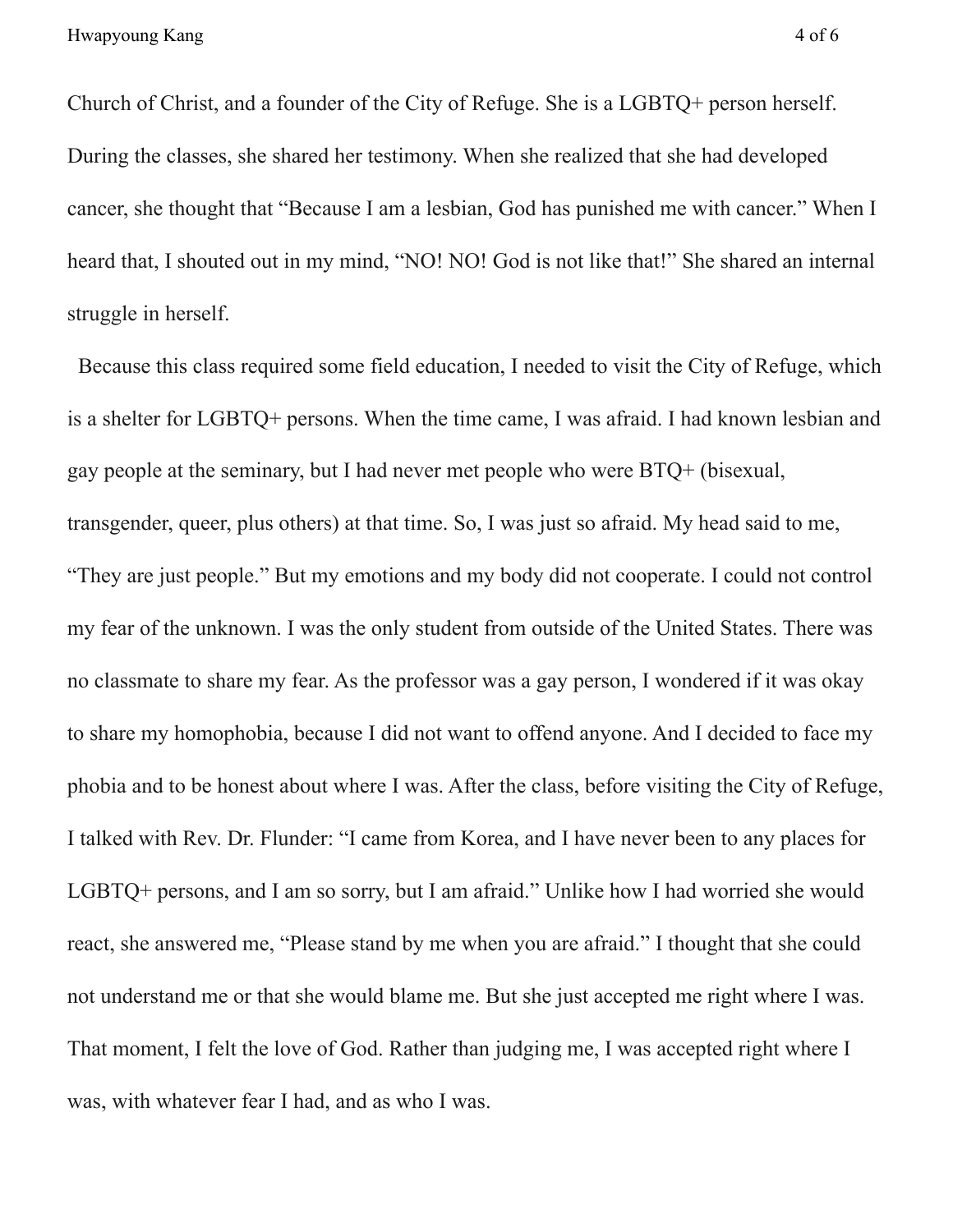At the City of Refuge, I heard some testimonies. Some of those there had been forced to escape from their families and their communities, because they had not been accepted as they were. I learned that some people were hit violently by their parents, because of the religious beliefs of their parents. So the only choice they had was to escape from their families and to find a safe place, like the City of Refuge. Where is Love? Where is the love that is mentioned in 1 Corinthians 13?

# **5. No American Phobia?**

During COVID-19, there was a significant increase of hate crime, especially against Asians. When I was working in the church office, sometimes, I would take a walk just around the church building, and one time I encountered a person between the church buildings. At that time, I was wearing an awesome T-shirt, which says this pastor has an awesome church. This person asked me if I was a pastor of this church, and started to talk with me. He used a lot of F words. And finally, he asked me where I came from and where I was born. I felt that it was not like when our church members asked. I did not want to talk with him anymore. I tried to avoid him, and he blocked me, and I just ran away. Even with having this experience, I did not develop any phobia around Americans. Why not? That's all because of you. You welcomed me and you call me Hwapyoung. And you accept me as your pastor. There is your love in me. So, even when I have some unpleasant experiences, they cannot defeat your love for me.

## **6. The Gift of Love**